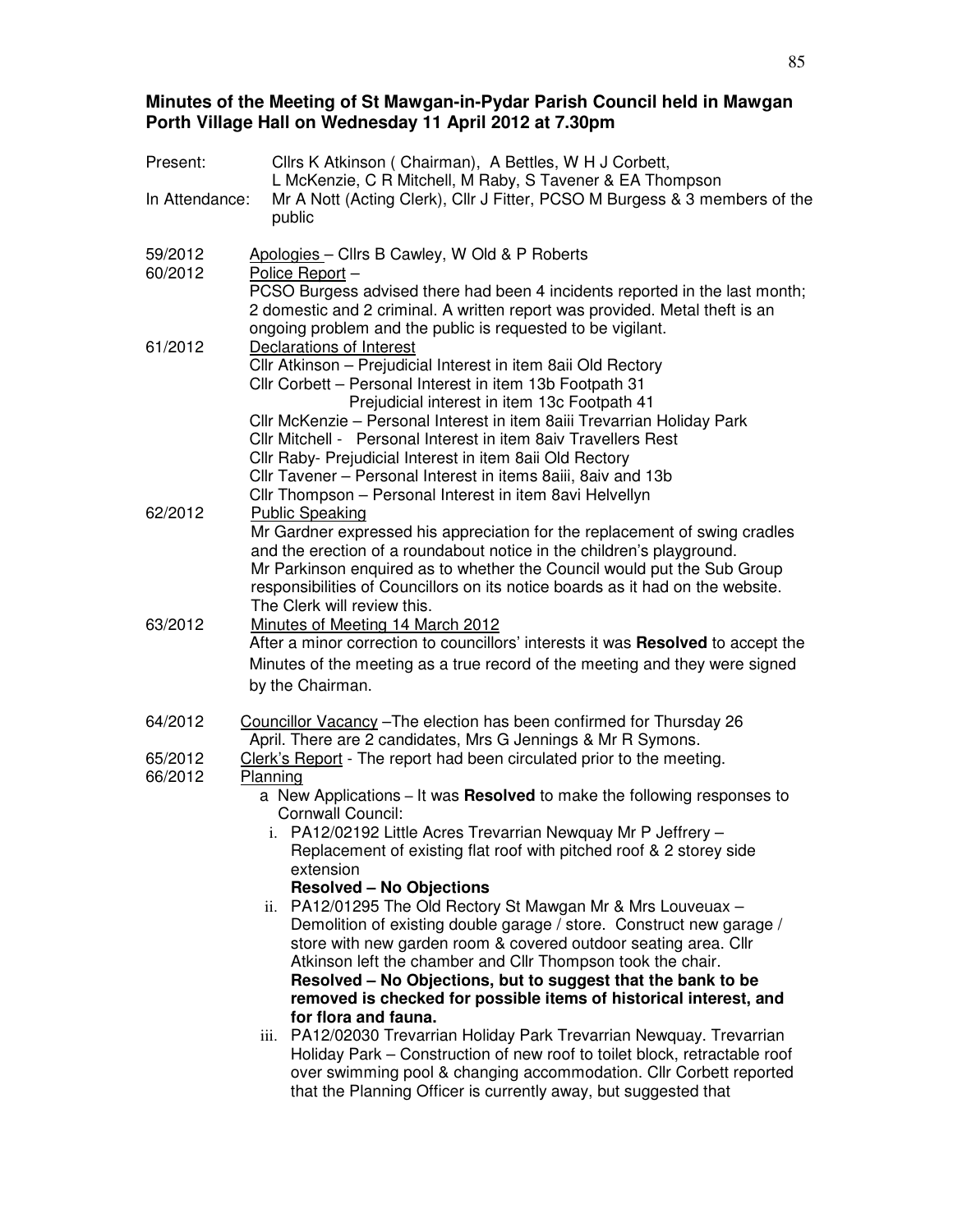consultation on planting should be held, together with a full discussion on possible future developments at Trevarrian.

### **Resolved – to defer response pending the above.**

iv. PA12/01236 Travellers Rest Trevarrian St Austell Brewery. Change of use of field (currently unused) to provide campsite for 6 month period annually.

**Resolved – to object on the grounds that this is a prominent site, and the proposal is contrary to Structural Planning Policy.** 

- v. PA12/02382 Land adjacent to St Mawgan Church The Trustees of Lanherne Convent. Works to trees in Conservation Area. **No response from PC required**
- vi. PA12/02632 Helvellyn Tredragon Road Mawgan Porth Ms C Williams Demolition of existing double garage & construction of new single garage with annexe living accommodation over. **Resolved – No Objections.**
- b. Advice and decisions from Cornwall Council
	- **i.** PA12/00642 Yongala St Mawgan Mr S Gardner. TPO application for felling of 1 lime & 2 sycamore – **Approved with Conditions**
	- ii. PA12/01088 Trelintie Tredragon Road Mawgan Porth. Mr & Mrs Moore Camellia Nursery Ltd Replacement conservatory & reductions in the size of various window & external door openings. Replacement of windows & external doors throughout the property. Associated minor alterations – **Approved with Conditions**
	- iii. PA12/00748 Matthew House Carloggas St Mawgan Mr S Healy -Extension of time for C2/08/01811 Ten new houses on site of existing building – **Application Withdrawn**
	- iv. PA12/00589 The Copse Carloggas St Mawgan Mr A Castree Kernow Forestry – Application for works to trees subject to a TPO. Felling of 18 trees in 2 stages, one year apart – **Approved with Conditions**
- c. Enforcement Issues
	- i. The caravan has been removed from the field on Valley Road, and the ice-cream van is tagged for removal.
	- ii. The issue of the caravan at Porth Farm Cottages will be followed up by the Clerk.

## 67/2012 The Newquay & St Columb Community Network Forum No report received. Cllr Thompson has details of the next meeting if any councillor is able to attend.

68/2012 Public Convenience Review Cllr Thompson reported on the meeting with Mr P Allen (CC). The report had been circulated. After discussion it was determined that the Chairman and Vice-Chairman would further liaise with Mr Allen on possible ways to reduce costs.

## 69/2012 Amenity Area Working Group

- a. Working Group Report None Received
- b. Playing Field Trees It is established that procedural errors were recently involved. Cllr Old should meet with the contractor to agree upon future action.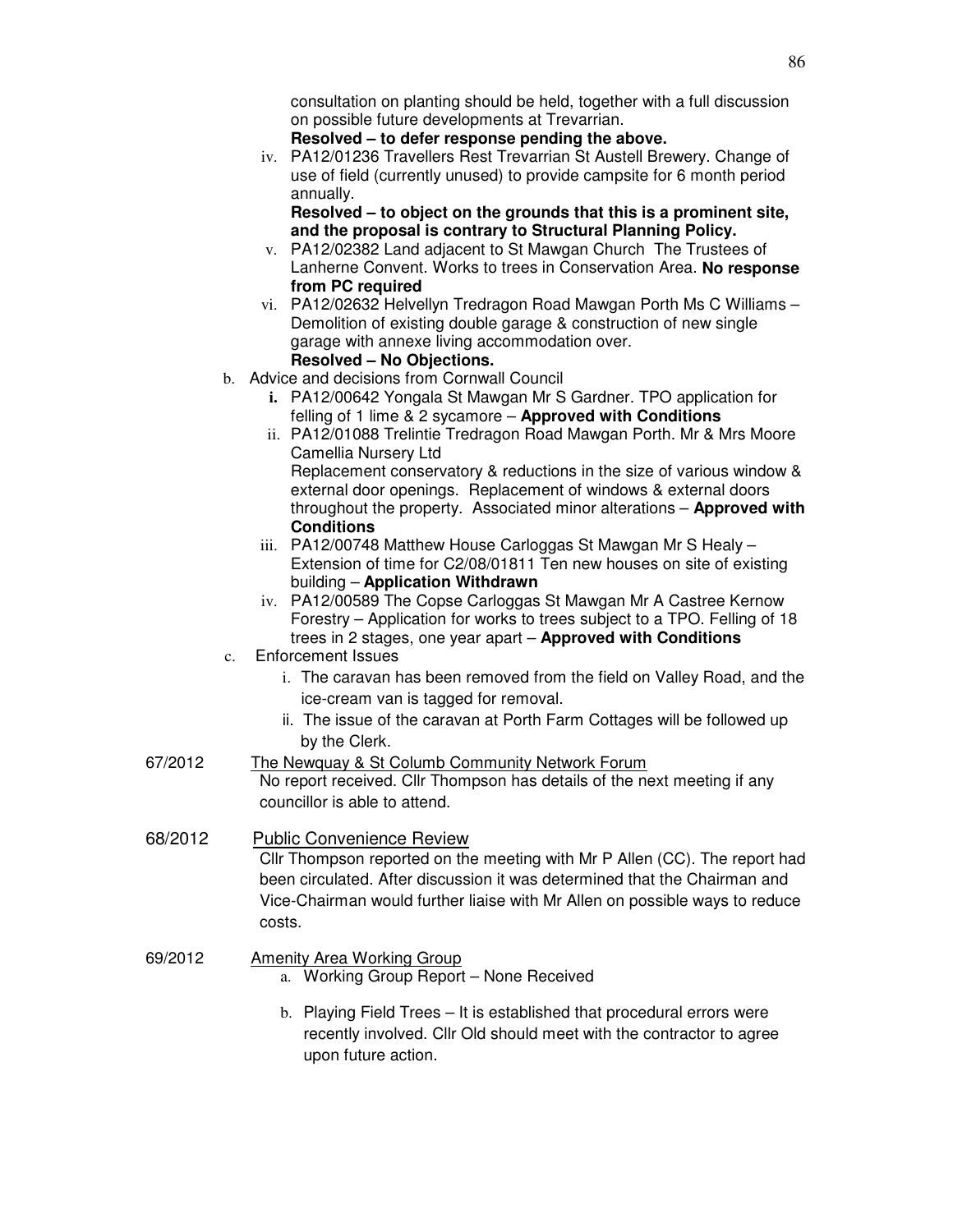- c. Mower storage Cllr Corbett advised that two possibilities were still under consideration, but that meanwhile he was prepared to keep the machine at Tolcarne Merock.
- d. The recycling bins at the Merrymoor have been removed by CC, and Mr Bennett is most reluctant to have them reinstated. Mr Farmer will be approached to see whether he can offer a possible solution to the problem.
- 70/2012 Beach & Environment Working Group The PC considered the report from the Working Group that had been circulated prior to the meeting. It was decided to leave all bins in their present positions, but to re-label them as being for general litter (i.e. including that from dogs).

# 71/2012 Transport & Rights of Way Working Group

- a. Working Group Report –None received
- b. Footpath 409/31/1 being used as bridleway Mr Wadman considers a kissing gate could create problems for those walkers with buggies,

and proposed that an official notice would be a better solution. **Resolved** – to determine costs from the source of our 'No Alcohol' signs.

c. Footpath 41 at Bedruthan Steps Hotel – The meeting with Mr Gordon

(CC) has yet to take place.

## 72/2012 Other Reports

- a. Parish Plan Follow-up Cllr McKenzie reported on the issues raised, and this will be an agenda item for the forthcoming Parish Meeting.
- b. Affordable Housing
	- Meeting postponed because of ongoing discussions with Carnanton Estate.

## 73/2012 Accounts

It was **Resolved** to pay the following accounts totalling

| T Michell<br>L Lee<br>Taylor Design | Maintenance Contract March<br>Salary & expenses March & binbags<br>Deposit re wet pour | £ 600.00<br>£744.12<br>£1668.00 |
|-------------------------------------|----------------------------------------------------------------------------------------|---------------------------------|
| D Vickery                           | Bus shelter clean Jan - Mar                                                            | £ 100.00                        |
| Serco Ltd                           | Bin empty Jan - Mar                                                                    | £ 36.00                         |
| Total                               |                                                                                        | £3188.12                        |

### 74/2012 Correspondence for information – All circulated prior to meeting a. CC- Leaders Letter 12 &16 March

b. Rural Service Network – News Digest 12, 19, 26 March & 02 April